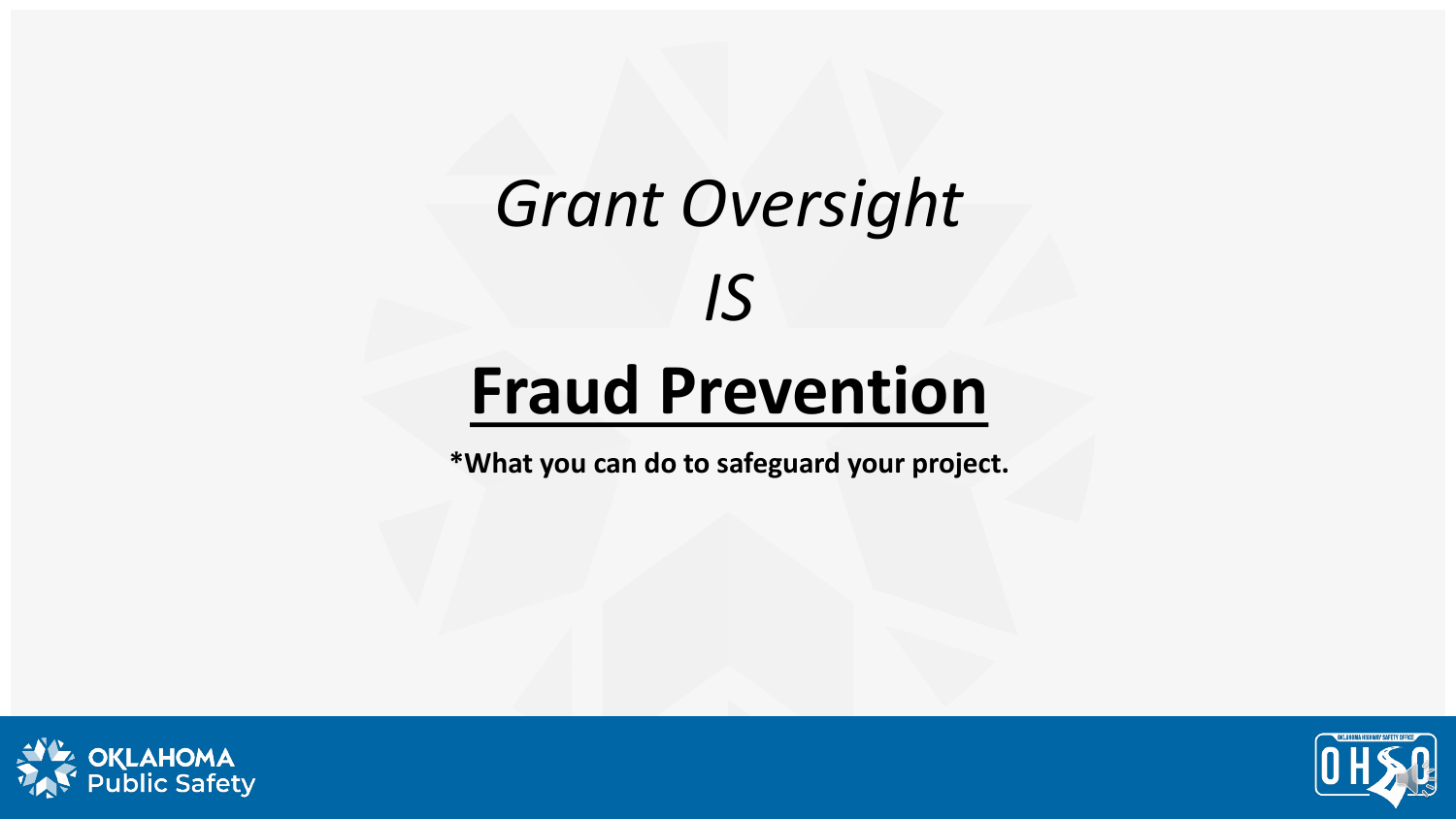#### **Fraud Defined**

#### **Fraud** is an illegal act that involves obtaining something of value through **willful misrepresentation**.



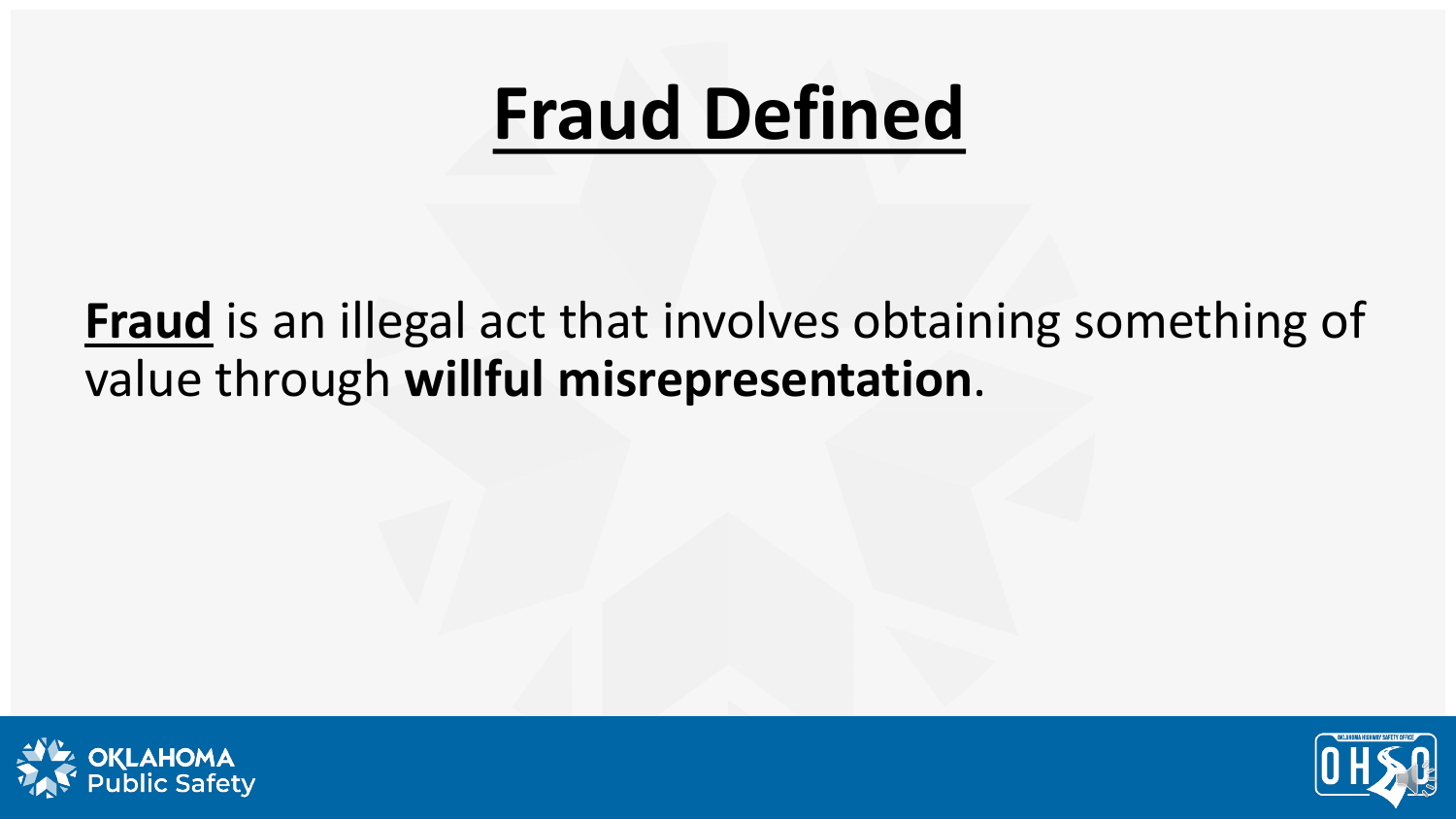# Fraud Defined

#### **GRANTS FRAUD**

Using Federal dollars for personal gain or in other ways than the intended use.

- **Conflict of interest –** decision making influenced by personal interest
- **Making materially false statements –** submitting documents that are falsified, altered or fictitious
- **Theft –** taking something that is not yours



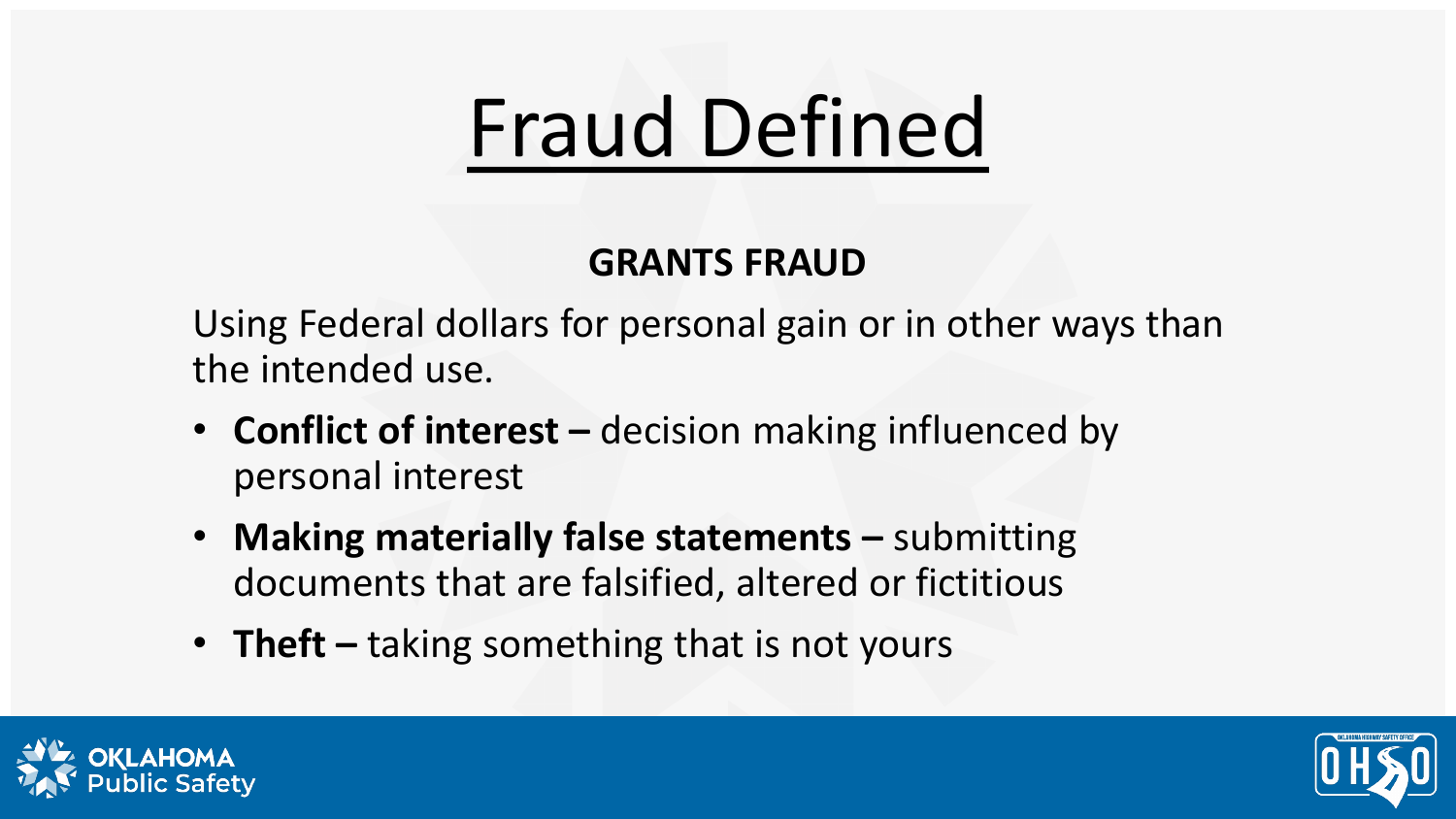## **Federal False Claims Act**

#### **31 USC §3729, et. seq.**

Subjects any person to liability who:

- a) Knowingly presents or causes to be presented, a false or fraudulent claim for payment or approval;
- b) Knowingly makes, uses, or causes to be made or used, a false record or statement material to a false or fraudulent claim;
- c) \$5,000 \$10,000 criminal penalty
- d) 3 times the actual damages suffered by the government (against the individual)
- e) Court costs



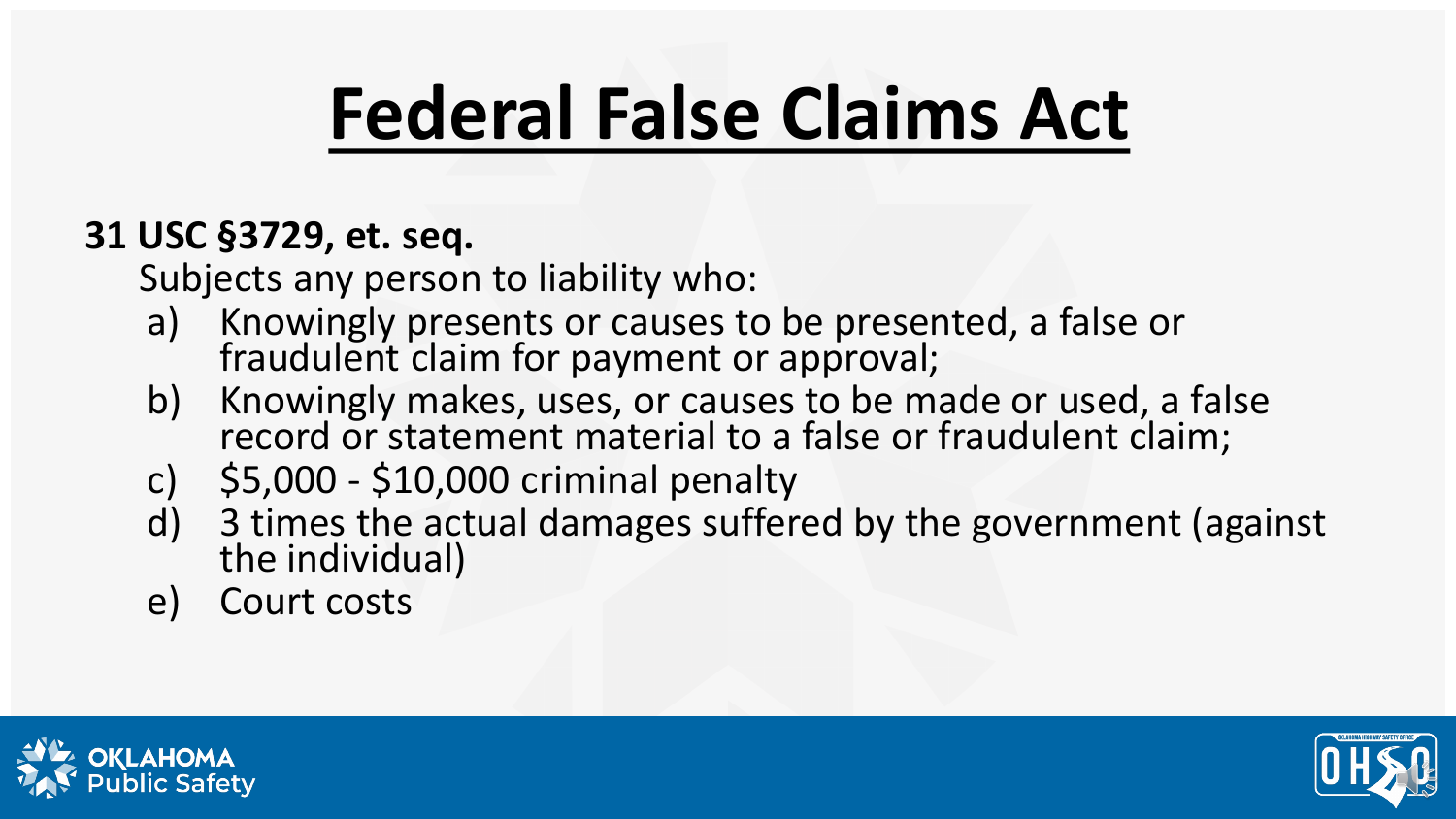### **Federal False Claims Act**

The Act does not require an actual payment to be made in order to be a violation. It doesn't matter if the claim is made for personal gain or not.

#### **JUST MAKING THE CLAIM IS A VIOLATION OF THE FEDERAL FALSE CLAIMS ACT.**



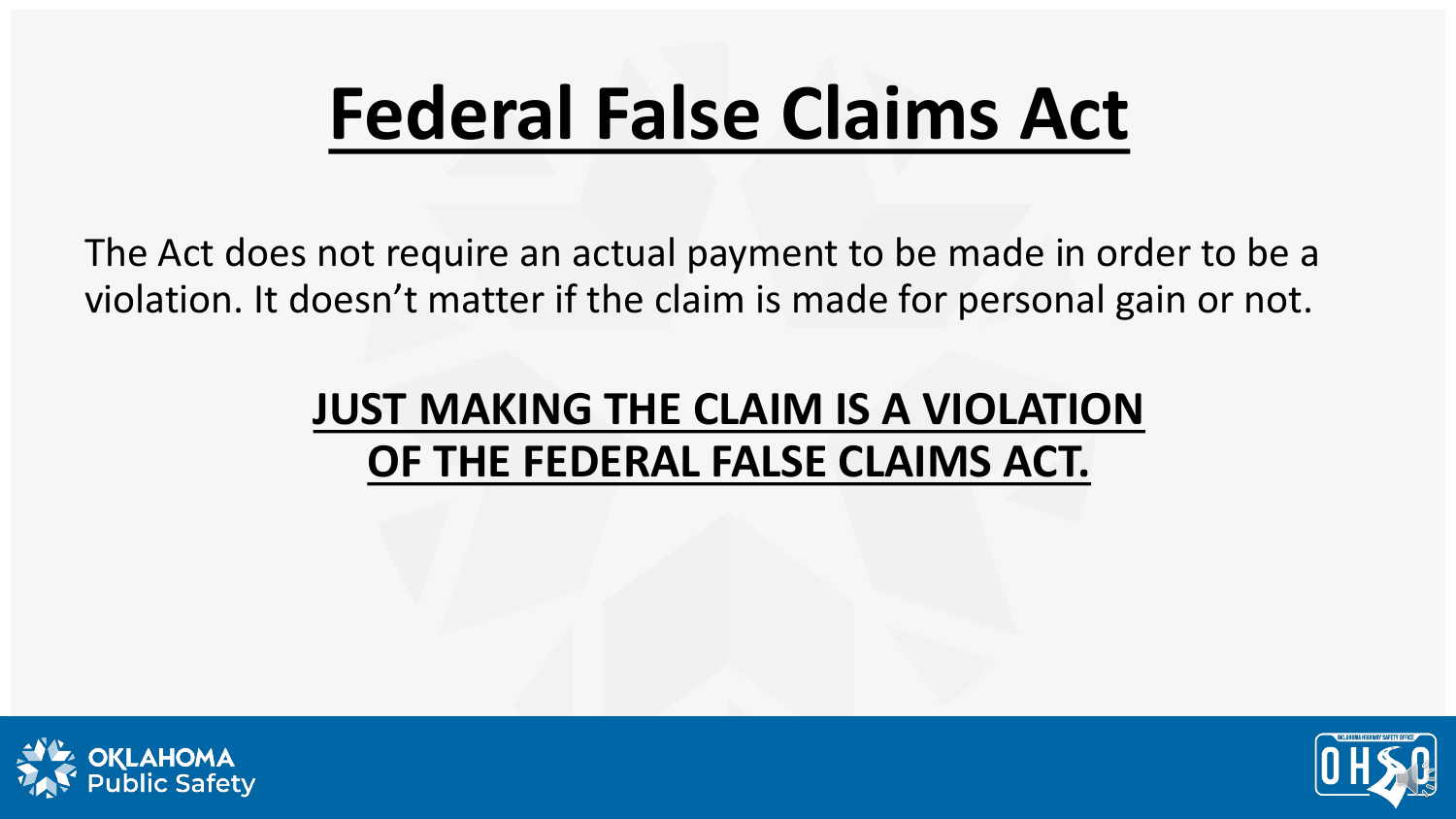# **Red Flags**

#### **Behavioral:**

- Unusual work schedules
- Inconsistent or illogical explanations of discrepancies
- Lack of response to communications
- Lack of supervision during grant procedures

#### **Procedural:**

- Complaints from program beneficiaries
- Consistently late or incomplete reports
- Lack of open communication



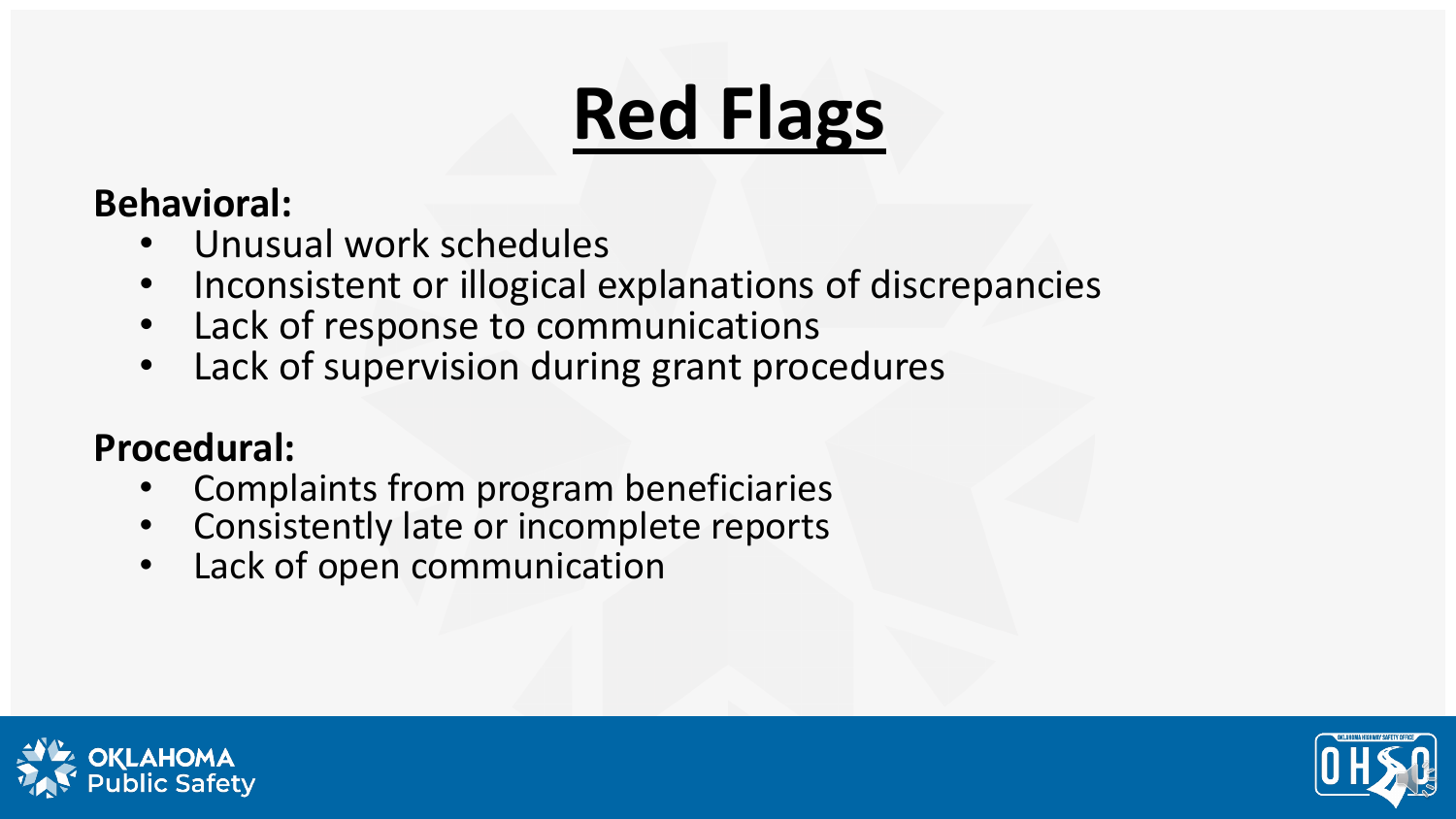# **Red Flags**

**Transactional:**

- Unusual endorsements on documents
- Agency spending and reported grant activity don't match
- Inventory or supplies unaccounted for
- Numbers that do not balance or show differently in different documents



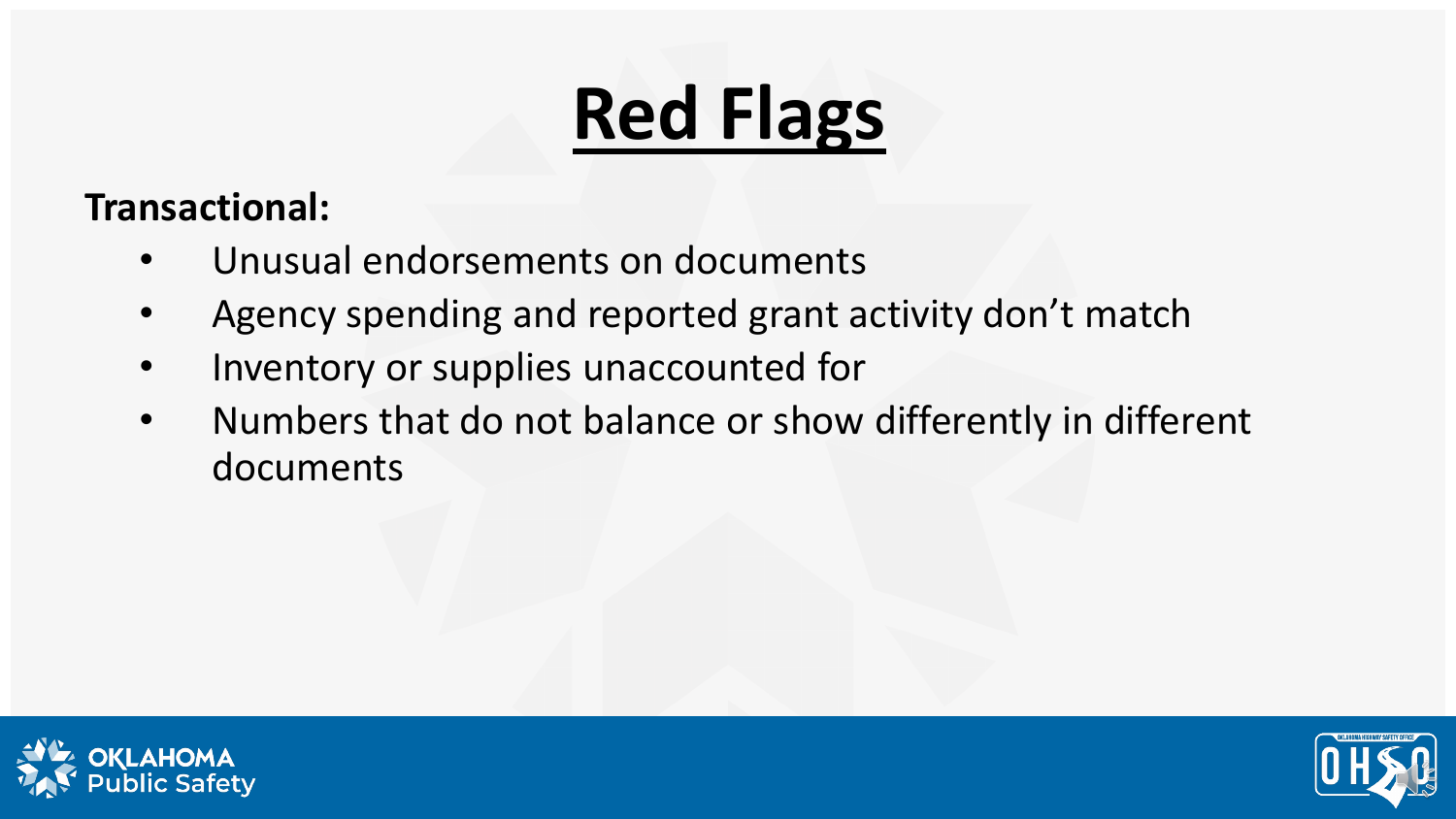# **General Cost of Government**

To replace or take the place of general Cost of Government is fraud, (formerly known as "supplanting")

- Federal law prohibits recipients of federal funds from replacing state, local or agency funds with federal funds.
- Existing funds for a project and its activities may NOT be displaced by federal funds and reallocated for other organizational expenses.

You MAY add to the federal funds, which, by definition, is supplementing (not supplanting).



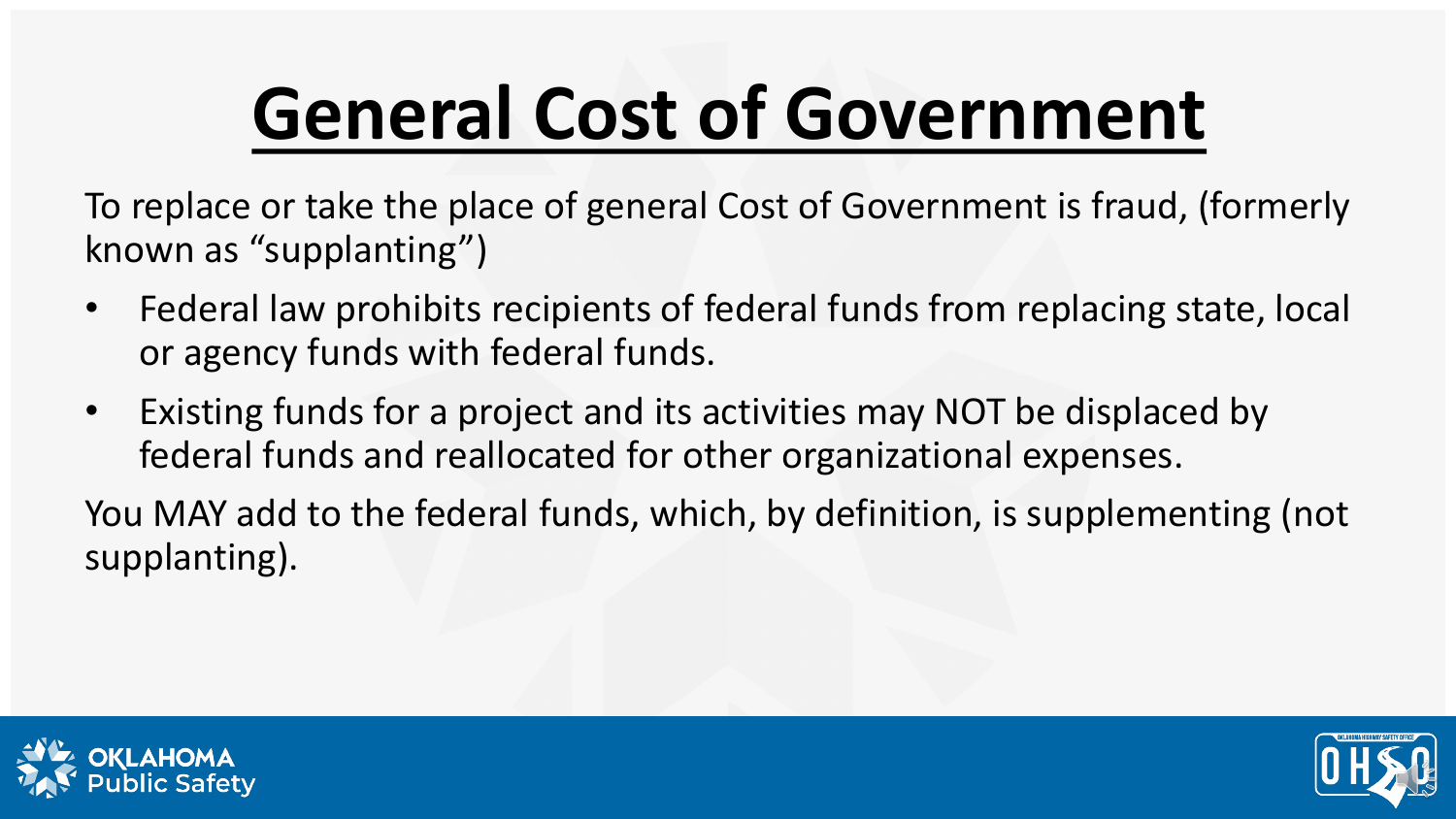## **High Risk Grant Activities**

- Ensure that only approved hourly rates for *sub-contractors* and *vendors* are charged to the grant.
- Ensure that legitimate invoices from *sub-contractors* and *vendors* for actual work completed are available for examination.
- Charge only for "actual costs."



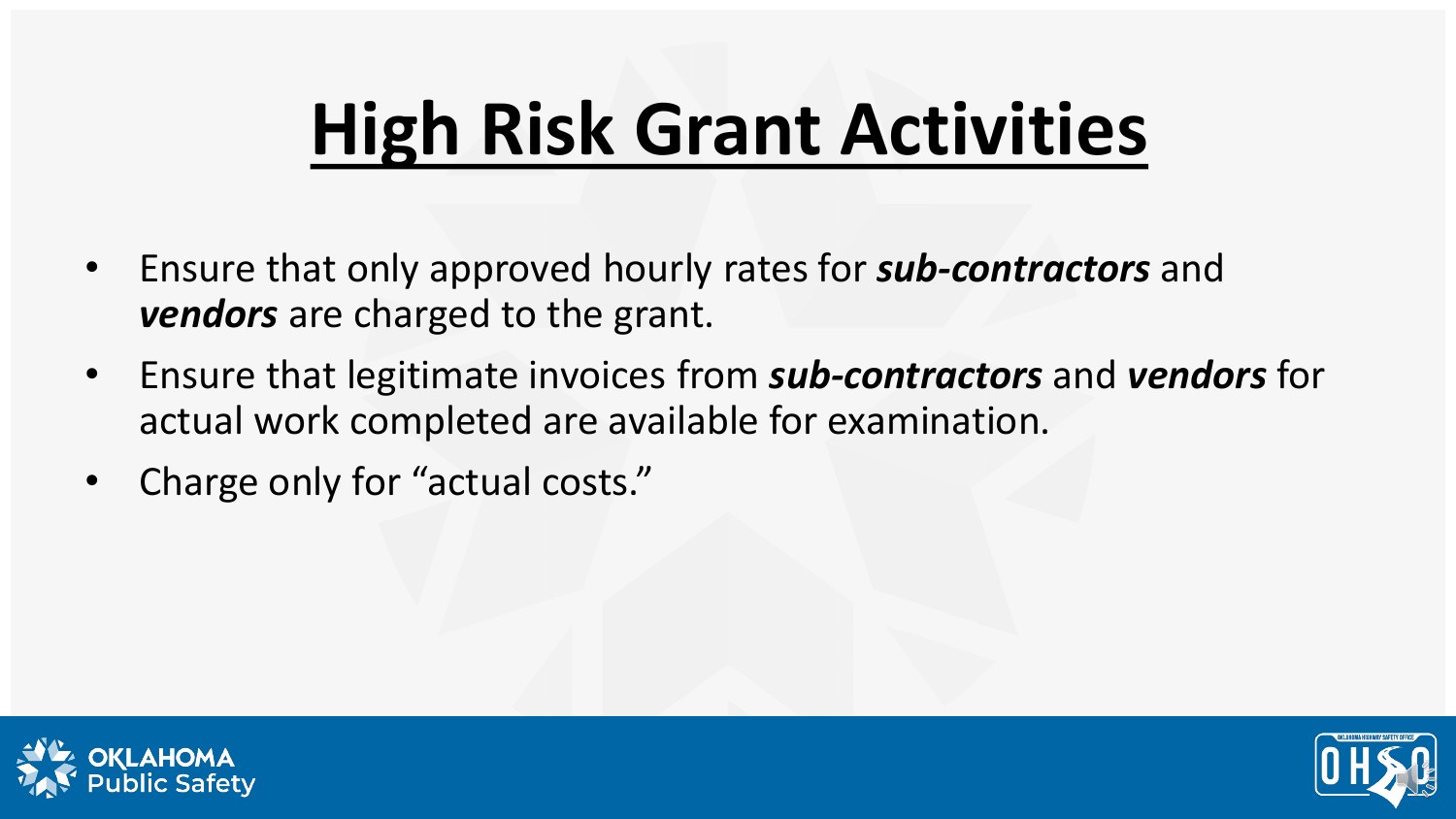## **Schemes Associated with Grant Fraud**

- Falsification of Log Sheets (time/activity)
- Falsification of Tickets
- Misuse of "Administrative Time"
- "Double Dipping"
- Sub-contractor/vendor false documentation



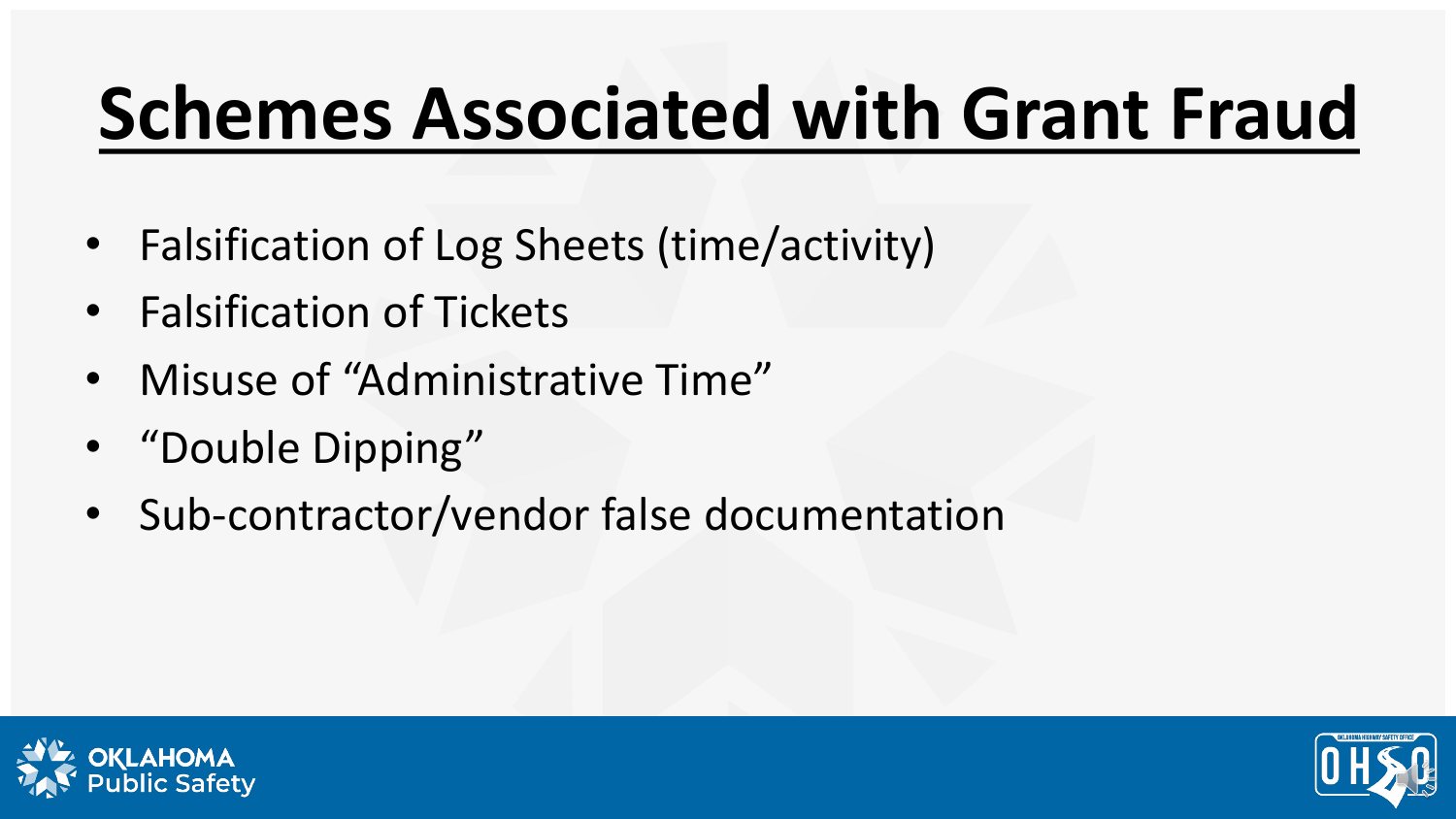## **Misuse of "Administrative Time"**

- Officers routinely added 1-2 hours to their time worked at the end of their shift for work not performed.
- Salaried employees "pad" their hours to meet the percentage threshold allowed by the grant.



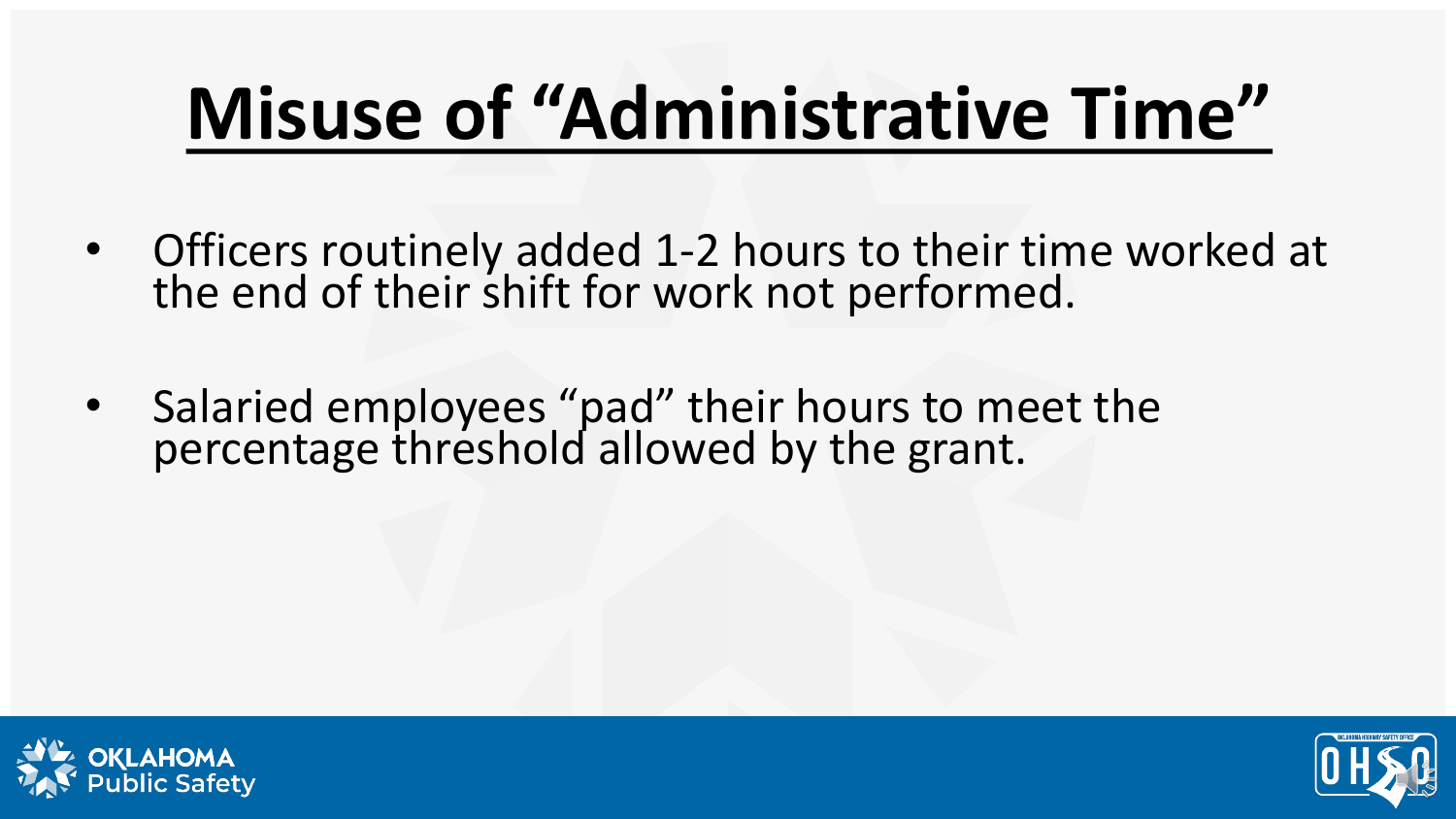## **Prevention Strategies (OHSO)**

- **Risk Assessment/pre-application**
- **Project Director's Course**
- **Purchasing and Inventory Policies**
- **Single Audit Report**
- **Separation of duties in reimbursement**
- **Appropriate Project Monitoring**

Monthly RFPs and PRs Onsite/Monitoring visits



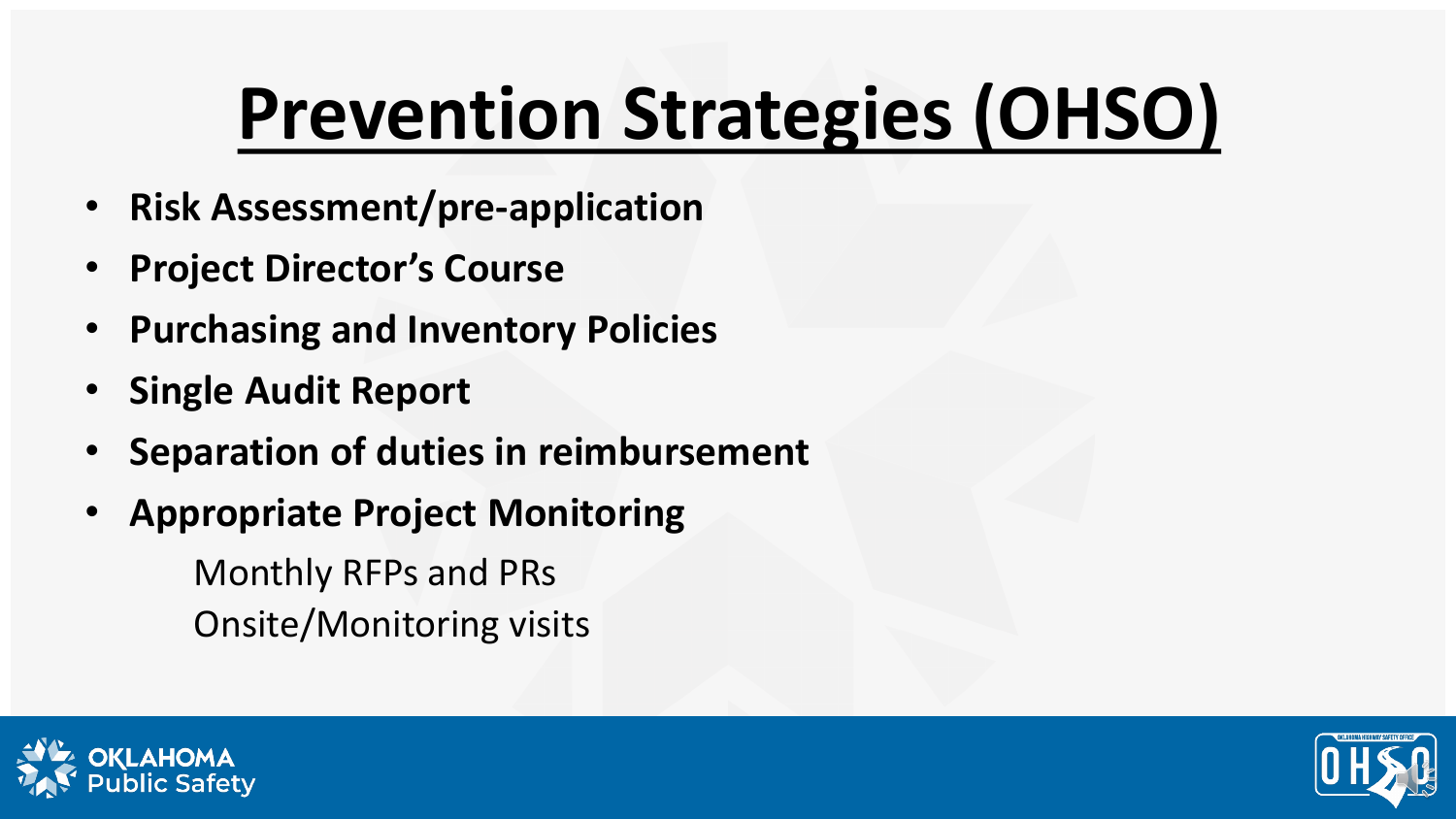# **Prevention Strategies (OHSO)**

#### **REQUIRED DISCLAIMER:**

"I understand that this information is being submitted to support a claim against a federally-funded grant program. False statements on this form may be prosecutable under 18 USC 1001. The information on this form is true, correct, and complete to the best of my knowledge and ability."

#### **SOME GRANTS HAVE ADDED:**

"I certify this employee worked the appropriate amount of time conducting project related activities in accordance with the OHSO grant."



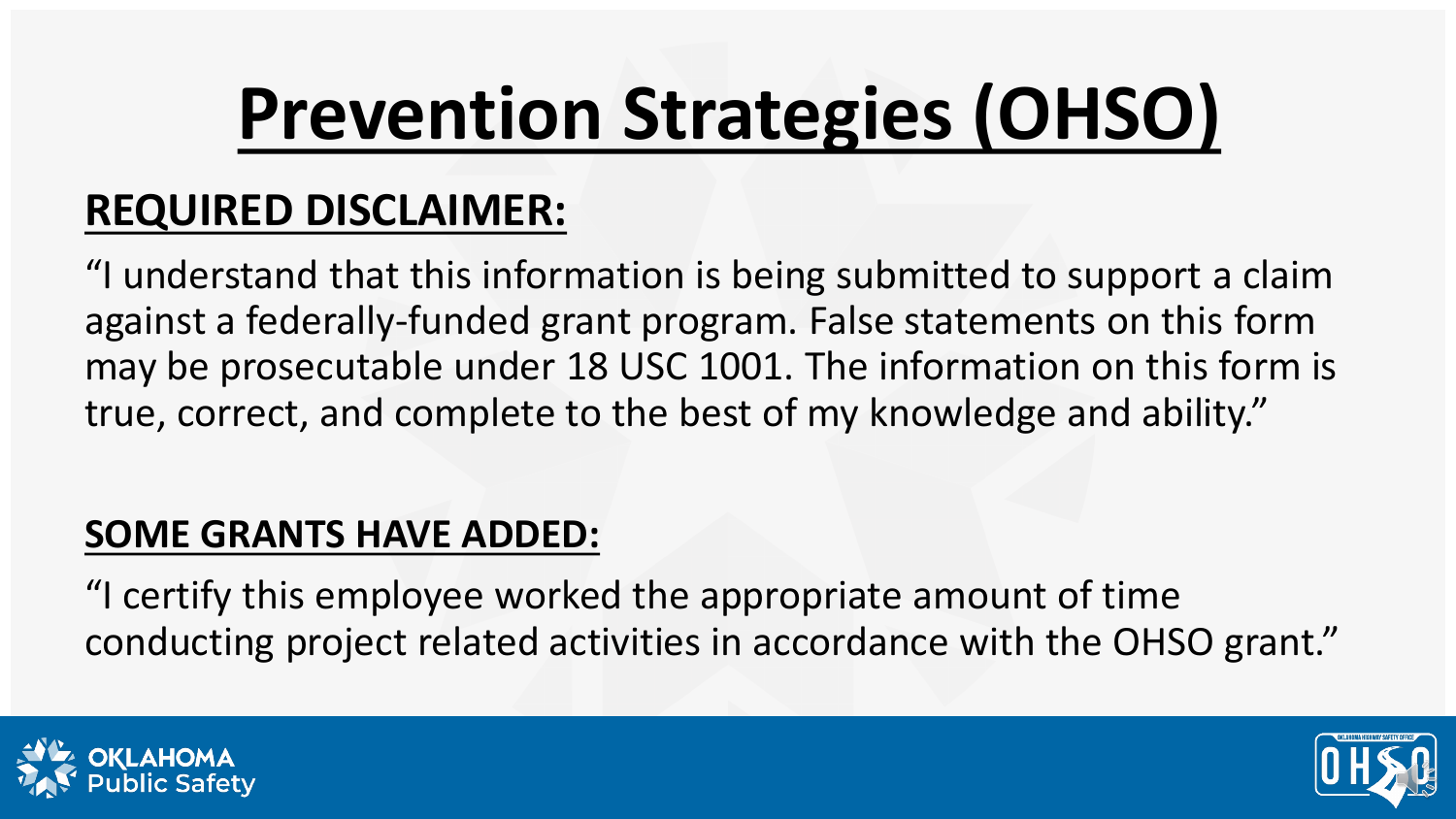# **What is your role in fraud prevention?**

- Communicate the benchmarks, goals, and deliverables for the project with all personnel involved with the grant.
- Inform supervisors and all project personnel of the unique conditions of the grant.
- Conduct periodic checks of agency systems and grant procedures: personnel changes, time and attendance quality checks; use of forms, payroll documentation, grant activities, etc.



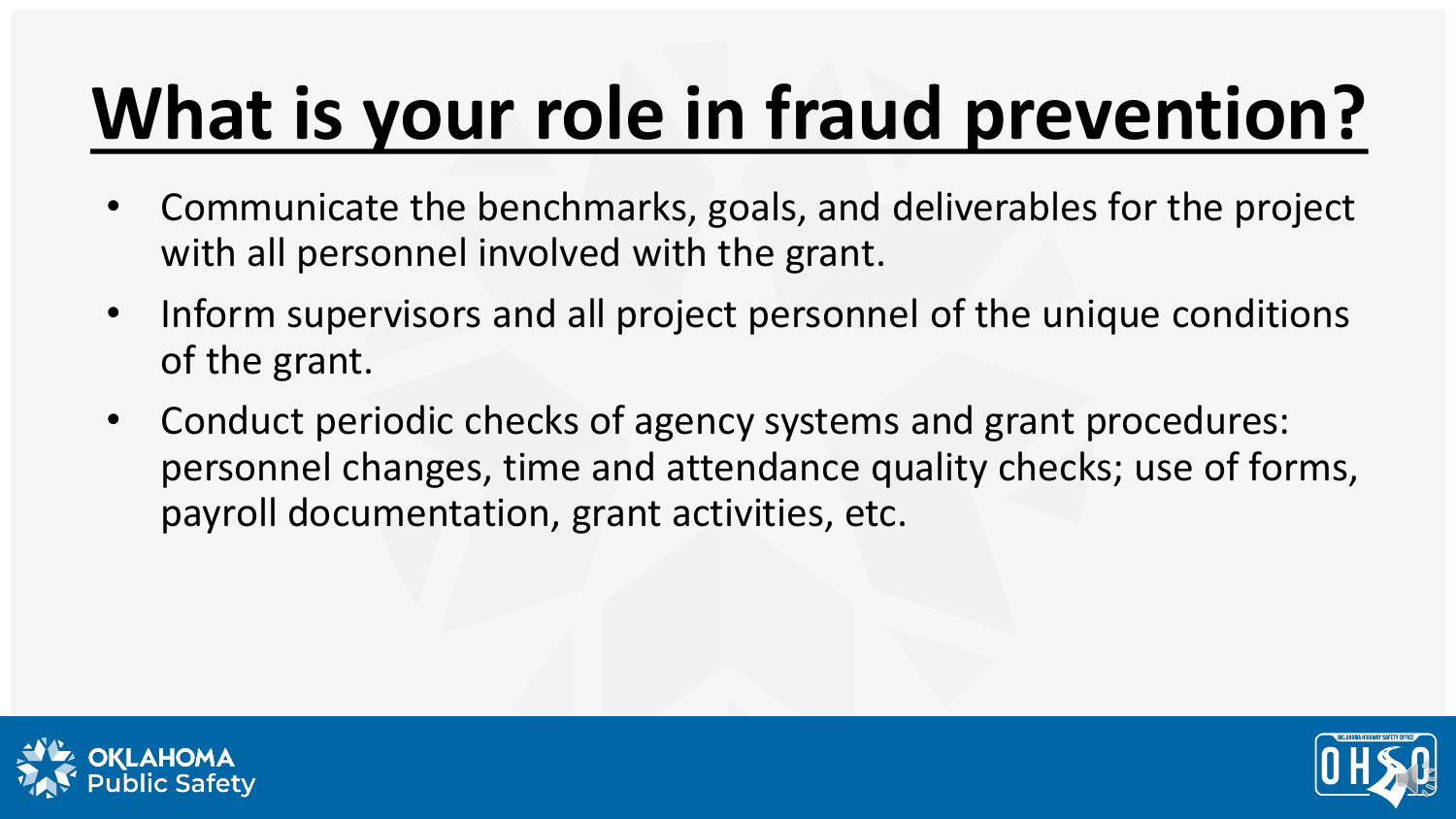#### **Specific Safeguards**

- Have a process in place requiring project personnel to record time on and time off OHSO activities.
- Prepare planned project activity events and shift schedules in advance, when possible.
- Train project employees regarding procedures for unforeseen and/or planned interruptions during OHSO activities.
- Require detailed reports from contractual/part-time employees when they participate in grant events.
- Salaried employees should be held accountable to provide evidence that their grant funded time was dedicated to grant activities.



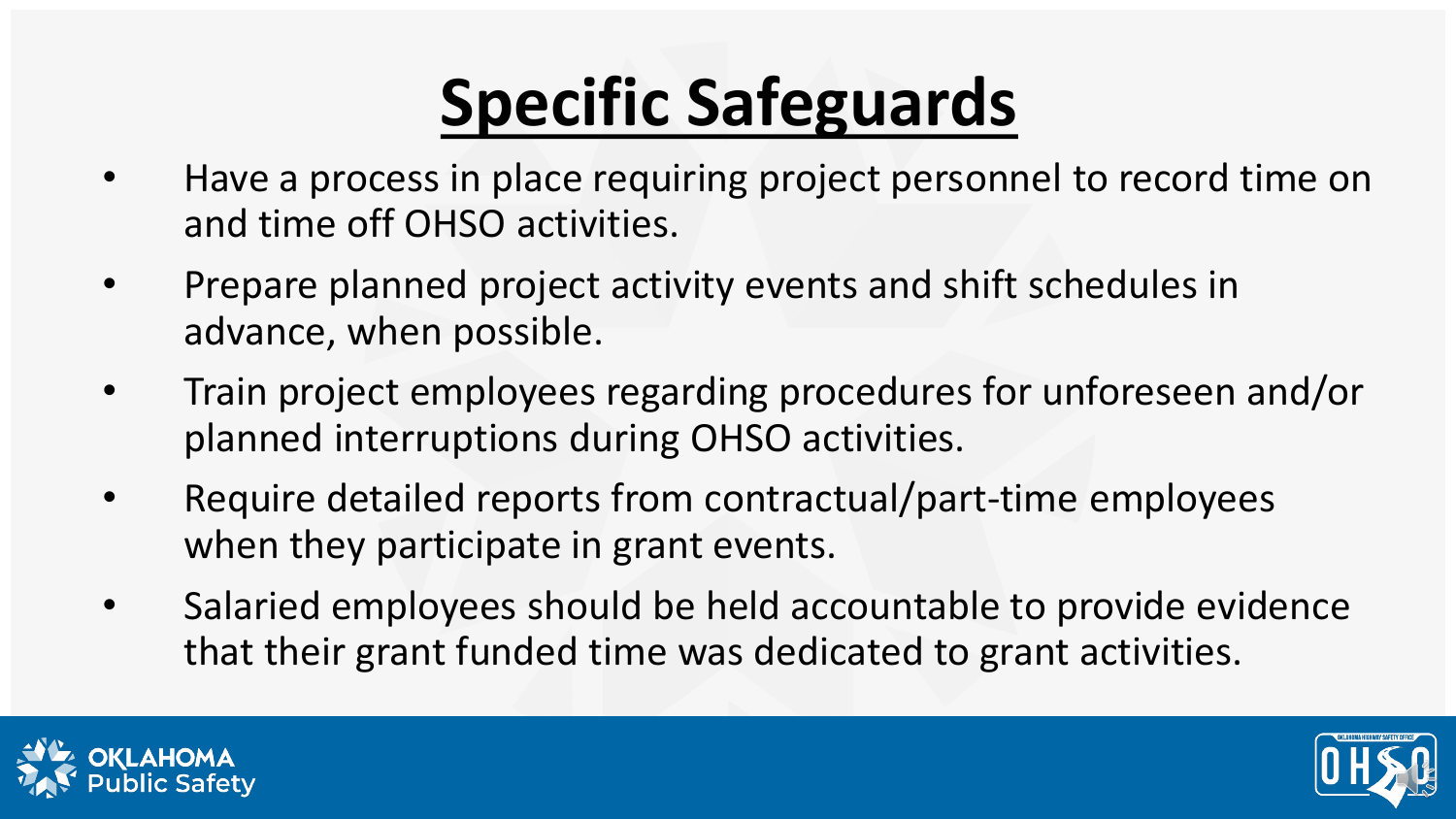#### **Suspect Fraud?**

- **Agency Official (follow your agency's policies and procedures)**
- **OHSO Program Manager**
- **Local District Attorney**
- **State Attorney General/Auditor/OSBI/OIG**
- **USDOT – Office of the Inspector General**
	- **1-800-424-9071**
	- **hotline@oig.dot.gov**
	- **Federal grantor agency (NHTSA)**